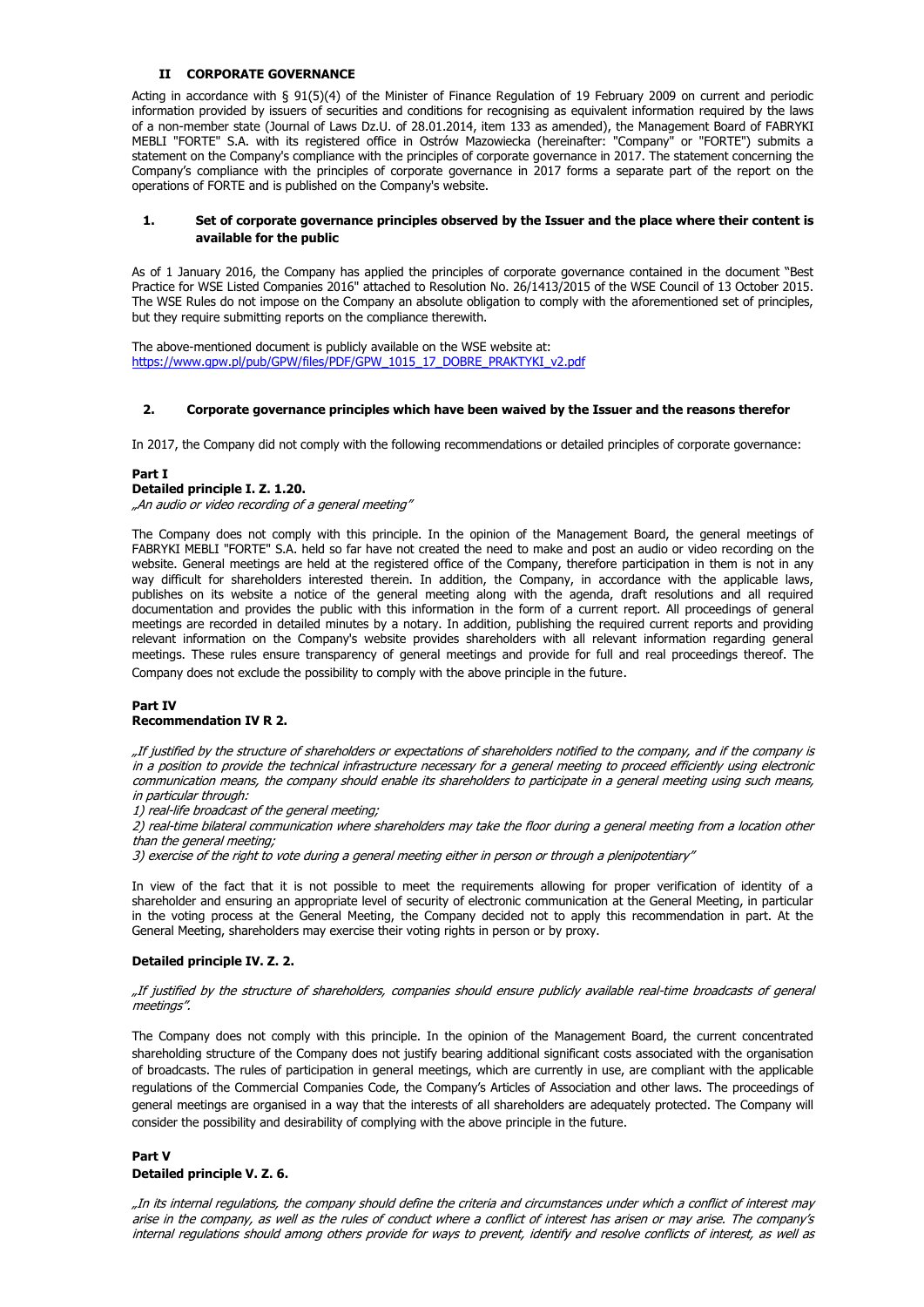rules of excluding members of the management board or the supervisory board from participation in reviewing matters subject to a conflict of interest which has arisen or may arise."

Currently, the Company partly complies with this principle. The Company's internal regulations (Regulations of the Management Board, Regulations of the Supervisory Board) provide for the rules of conduct in the event of a conflict of interest, however, they are not described in such detail as in the above principle.

#### **Part IV Detailed principle VI. Z. 4.**

"In this activity report, the company should report on the remuneration policy including at least the following: 1) general information about the company's remuneration system;

2) information about the conditions and amounts of remuneration of each management board member broken down by fixed and variable remuneration components, including the key parameters of setting the variable remuneration components and the terms of payment of severance allowances and other amounts due on termination of employment, contract or other similar legal relationship, separately for the company and each member of its group;

3) information about non-financial remuneration components due to each management board member and key manager; 4) significant amendments of the remuneration policy in the last financial year or information about their absence;

5) assessment of the implementation of the remuneration policy in terms of achievement of its goals, in particular long-term shareholder value creation and the company's stability"

The Company has adopted remuneration regulations defining the principles of remuneration and granting cash benefits to FORTE employees. In accordance with the applicable laws and the Company's Articles of Association, the principles of granting remuneration and the amount of remuneration for members of the Supervisory Board are determined by the General Meeting, while the amount of remuneration for the Management Board is determined by the Supervisory Board. The remuneration of members of the Company's governing bodies and other benefits granted to these persons in the financial year are presented in the annual financial statements of the Company.

### **3. Description of the main characteristics of internal control and risk management systems applied by the Issuer with respect to preparing financial statements and consolidated financial statements**

The Management Board is responsible for keeping the Company's accounts in accordance with the International Financial Reporting Standards (IFRS) approved by the International Accounting Standards Board and for the internal control system and its effectiveness in the process of preparing financial statements.

Substantive supervision over the process of preparing financial statements and periodic reports of the Company is provided by the Member of the Management Board responsible for financial matters. Both separate and consolidated statements are prepared by employees of the Financial Department under the supervision of the Chief Accountant and the Member of the Management Board responsible for the Company's finance. The financial statements are then verified by an independent auditor - a statutory auditor appointed by the Company's Supervisory Board.

In order to ensure reliability and correctness of the process of preparing financial statements, a number of control mechanisms have been developed and implemented, which are an integral part of the reporting system. These mechanisms provide, in particular, for permanent verification of reporting data with accounting records, analytical data and other documents forming the basis for preparing financial statements as well as with all applicable laws related to accounting and preparing financial statements.

The process of preparing financial data for reporting purposes is automated, subject to formalised operating and acceptance procedures.

The Company has appropriate procedures for preparing financial statements to ensure the completeness and correctness of accounting for all business transactions. These procedures include in particular:

- proper internal communication with respect to planning the process of preparing financial statements,

- detailed planning of all activities related to the preparation of financial statements and producing a detailed schedule of activities along with assigning the responsibility for particular tasks to particular employees.

Monitoring the completeness of economic events is additionally supported by the V-desk electronic document circulation system. In particular, all invoices received by the Company, employee business trips, all contracts made by the Issuer are registered in this system. Authorised employees of the Company are granted access within their competencies to the electronic circulation of documents.

The V-desk system provides for registration, content description, assignment and acceptance of invoices - in line with the powers granted by the Board.

Accepted invoices are imported into the SAP R3 operating system after prior verification of the correctness of accounting descriptions made by employees of the Accounting Department.

FABRYKI MEBLI "FORTE"S.A. maintains its accounting books in the integrated SAP R/3 system, in accordance with the Company's accounting policy approved by the Management Board, based on International Accounting Standards.

The structure of the system provides for a transparent division of competences, coherence of accounting records and control between the general leger and subledgers. High flexibility of the system allows for its ongoing adaptation to changing accounting principles or other legal regulations.

The company has adopted an investment policy whose main purpose is to enable full supervision over each stage of investment planning and implementation. An ongoing analysis of investment processes provides for reliable financial, material and substantive information about an investment. It allows us to immediately identify any errors, deviations or irregularities detected while implementing individual investment stages. As a result, it is possible to make necessary corrections to investment processes on an ongoing basis, in particular to perform correct and reliable calculations.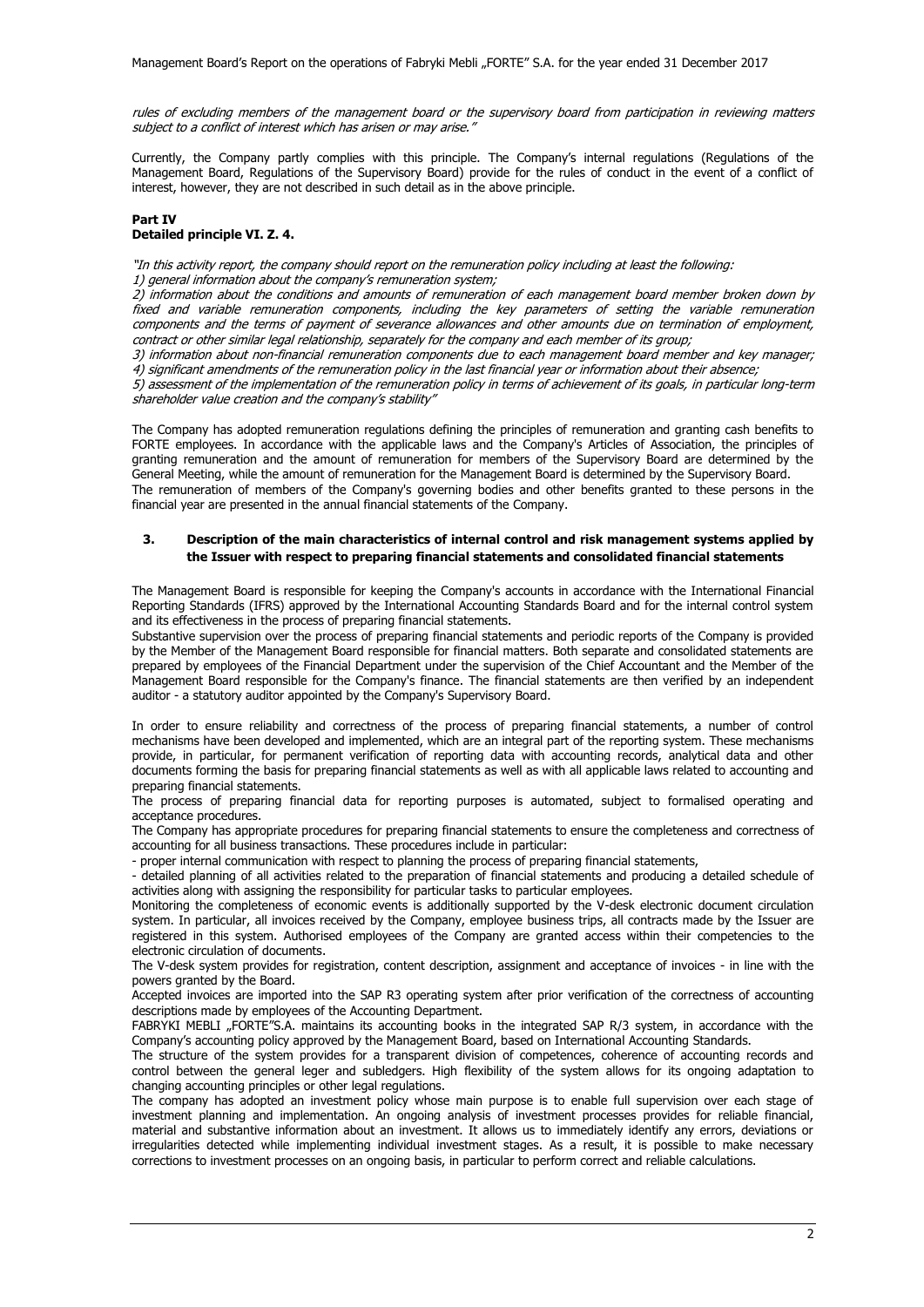The Company manages risk in relation to the process of preparing financial statements, also by ongoing monitoring of changes in external laws and regulations concerning reporting requirements and by preparing for their implementation well ahead of time.

A certified auditor is appointed by the Supervisory Board upon recommendation of the Management Board. Annual and semi-annual financial statements are subject to independent audit and review by the Company's auditor. The results of the audit are presented by the auditor to the management of the Company at the summary meetings.

# **4. Indication of significant direct and indirect shareholdings**

According to the information available to the Company, the shareholding structure is as follows:

| No. | <b>Shareholder</b>                                      | <b>Number of shares</b><br>and votes held | % stake in<br>share capital | % share in total<br>number of votes |
|-----|---------------------------------------------------------|-------------------------------------------|-----------------------------|-------------------------------------|
|     | MaForm SARL                                             | 7 7 6 3 8 8 9                             | 32.44%                      | 32.44%                              |
| 2.  | Aviva Otwarty Fundusz Emerytalny Aviva<br><b>BZ WBK</b> | 2 300 000                                 | 9.61%                       | 9.61%                               |
| 3.  | Skarbiec Towarzystwo Funduszy<br>Inwestycyjnych S.A.*   | 2 149 448                                 | 8.98%                       | 8.98%                               |
| 4.  | <b>ING Otwarty Fundusz Emerytalny</b>                   | 1 200 000                                 | 5.01%                       | 5.01%                               |

\* incl. Bentham Sp. z o. o. 2,050,000 shares, a 8.57% share in the share capital and in total number of votes

# **5. Indication of holders of any securities with special control rights and a description of those rights**

The Company has not issued securities granting special control rights.

**6. Indication of any restrictions on voting rights, such as limitations of the voting rights of holders of a given percentage or number of votes, deadlines for exercising voting rights, or systems whereby, with the company's cooperation, the financial rights attaching to securities are separated from the holding of securities**

In the Company, there are no restrictions on voting rights.

# **7. Indication of any restrictions on the transfer of securities of the Issuer**

There are no restrictions on the transfer of securities of the Company.

### **8. Description of rules regarding appointment or dismissal of managing persons and their powers, in particular the right to decide on the issue or redemption of shares**

In accordance with the Company's Articles of Association, the Management Board consists of one to seven members appointed for a joint term of office. The number of Management Board Members is determined by the Supervisory Board, which elects the President of the Management Board and other Members of the Management Board. The Management Board is appointed for a joint five-year term. Pursuant to the Commercial Companies Code, Members of the Management Board may be dismissed by the Supervisory Board at any time. The Supervisory Board determines the terms and conditions for remunerating Members of the Management Board, including the provisions of contracts and appointment letters binding Members of the Management Board with the Company. In accordance with the Company's Articles of Association, the Management Board manages the Company's affairs and represents it. The work of the Management Board is managed by the President of the Management Board. The scope of activities of the Management Board includes all matters related to managing the Company's affairs which are not reserved for other governing bodies of Company. The powers of the Management Board regarding the right to decide on redemption of shares do not deviate from the regulations contained in the Commercial Companies Code.

# **9. Description of the rules for amending the Articles of Association of the Issuer**

The Company's Articles of Association are amended in accordance with mandatory provisions of the Commercial Companies Code, i.e. Art. 430 et seq., by way of a resolution of the General Meeting of the Company.

The General Meeting of the Company may authorise the Supervisory Board to agree upon the uniform text of the amended Articles of Association.

The Management Board, acting in accordance with the Minister of Finance Regulation of 19 February 2009 on current and periodic information provided by issuers of securities and conditions for recognising as equivalent information required by the laws of a non-member state (Journal of Laws Dz.U. 2014, item 133 as amended)) notifies the shareholders of intended amendments to the Articles of Association and of a uniform text of the Articles of Association taking account of the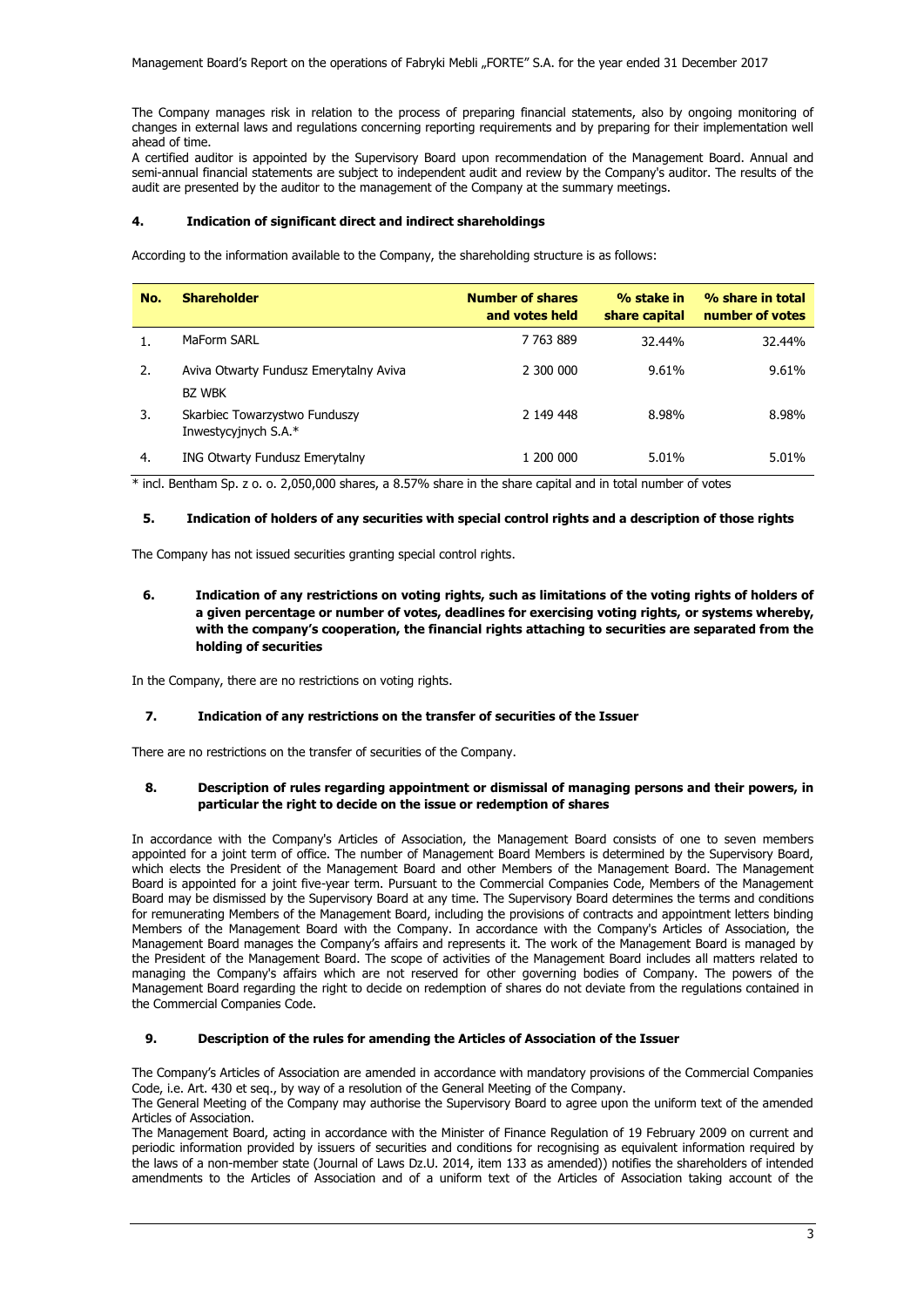amendments introduced thereto, by way of publishing current reports and the uniform text of the Articles of Association on the Company's website.

**10. Rules of procedure of the General Meeting and fundamental powers thereof as well as rights of shareholders and the manner of exercising such rights, in particular rules arising from the regulations of the general meeting, if such rules have been adopted, unless such information is directly determined by applicable laws**

The rules of procedure of the General Meeting of FABRYKI MEBLI "FORTE" SA, its powers and the rights of shareholders and the manner of exercising such rights are specified in the following documents:

1. Commercial Companies Code,

2. Company's Articles of Association,

3. Regulations of General Meetings.

The schedule of work on organising General Meetings is planned in such a way as to ensure that the obligations towards shareholders are properly met and to enable them to exercise their rights.

The General Meeting was convened on 12 April 2017 by the Management Board by way of an announcement made on the Company's website at least 26 days prior to the date of the General Meeting and in a manner specified for providing current and periodic information in accordance with the provisions on public offering and conditions governing the introduction of financial instruments to organized trading and on public companies. Resolutions adopted by the General Meeting were published on the Company's website.

Resolutions of the General Meeting are adopted by a simple majority of votes cast, unless otherwise provided for in the applicable laws or the Company's Articles of Association. Votes in favour or against a resolution are considered as votes cast.

The following matters have been reserved in the Articles of Association for the exclusive decision of the General Meeting:

- terms and manner of redeeming shares of the Company,

- terms of issuing utility certificates in exchange for redeemed shares,

- creating reserve capital and earmarked funds,

- allocating reserve capital,

- allocating pure profit earned by the Company.

A resolution of the General Meeting is not required for the purchase and sale of real property, perpetual usufruct or a share in real property, sale and transfer of rights to use or encumber real property, establishment of limited property rights on the Company's assets (decisions on such matters are reserved for the Company's Supervisory Board).

Representatives of the media may be present during the General Meetings.

Participants of the Annual General Meeting of the Company always include: Members of the Management Board and the Supervisory Board and the Company's certified auditor.

In 2017, the Annual General Meeting was held in compliance with the provisions of the Commercial Companies Code and the Company's Regulations of General Meetings. Members of the Management Board, the Supervisory Board and the certified auditor of the Company present during the Meeting were ready to provide explanations and to respond to shareholders' questions within the limits of their competence and in accordance with the applicable laws.

Shareholders may participate in the General Meeting and exercise their voting rights in person or by proxy.

# **11. The Issuer's management, supervisory or administrative bodies and their committees, their composition and changes thereto in the last financial year and their rules of procedure**

### SUPERVISORY BOARD

The Supervisory Board operates in accordance with the provisions of the Commercial Companies Code, the Company's Articles of Association and the Regulations of the Supervisory Board of FABRYKI MEBLI "FORTE" S.A. based in Ostrów Mazowiecka. The Supervisory Board consists of five to seven members. The General Meeting determines the number of members of the Supervisory Board and appoints the Chairman of the Supervisory Board. The Board appoints from among themselves a Vice-Chairman and, if needed, a Secretary. If the composition of the Supervisory Board falls below the minimum number specified in the Commercial Companies Code, the General Meeting supplements /appoints/ the Supervisory Board for the remainder of the term of office.

The term of office of the Supervisory Board is four years. The Annual General Meeting of FABRYKI MEBLI "FORTE" SA held on 10 June 2014 appointed five members to the Company's Supervisory Board for the current term of office.

At the end of 2017, the Supervisory Board of FABRYKI MEBLI "FORTE" S.A. was composed of:

Zbigniew Sebastian – Chairman,

Bernard Woźniak – Vice-Chairman,

Tomasz Domagalski – Member,

Stanisław Krauz – Member,

Jerzy Smardzewski – Member.

Changes in the composition of the Company's Supervisory Board throughout 2017 were as follows:

- On 12 April 2017, Mr Stefan Golonka resigned from his position as a Member of the Supervisory Board, with effect from the day of the Annual General Meeting of FABRYKI MEBLI "FORTE" S.A. approving the financial statements and the Management Board's report on the operation of the Company in the financial year 2016, i.e. on 17 May 2017.
- On 17 May 2017, Mr Bernard Woźniak was appointed to the Supervisory Board.

The responsibilities of the Supervisory Board include, in particular, adopting resolutions with respect to: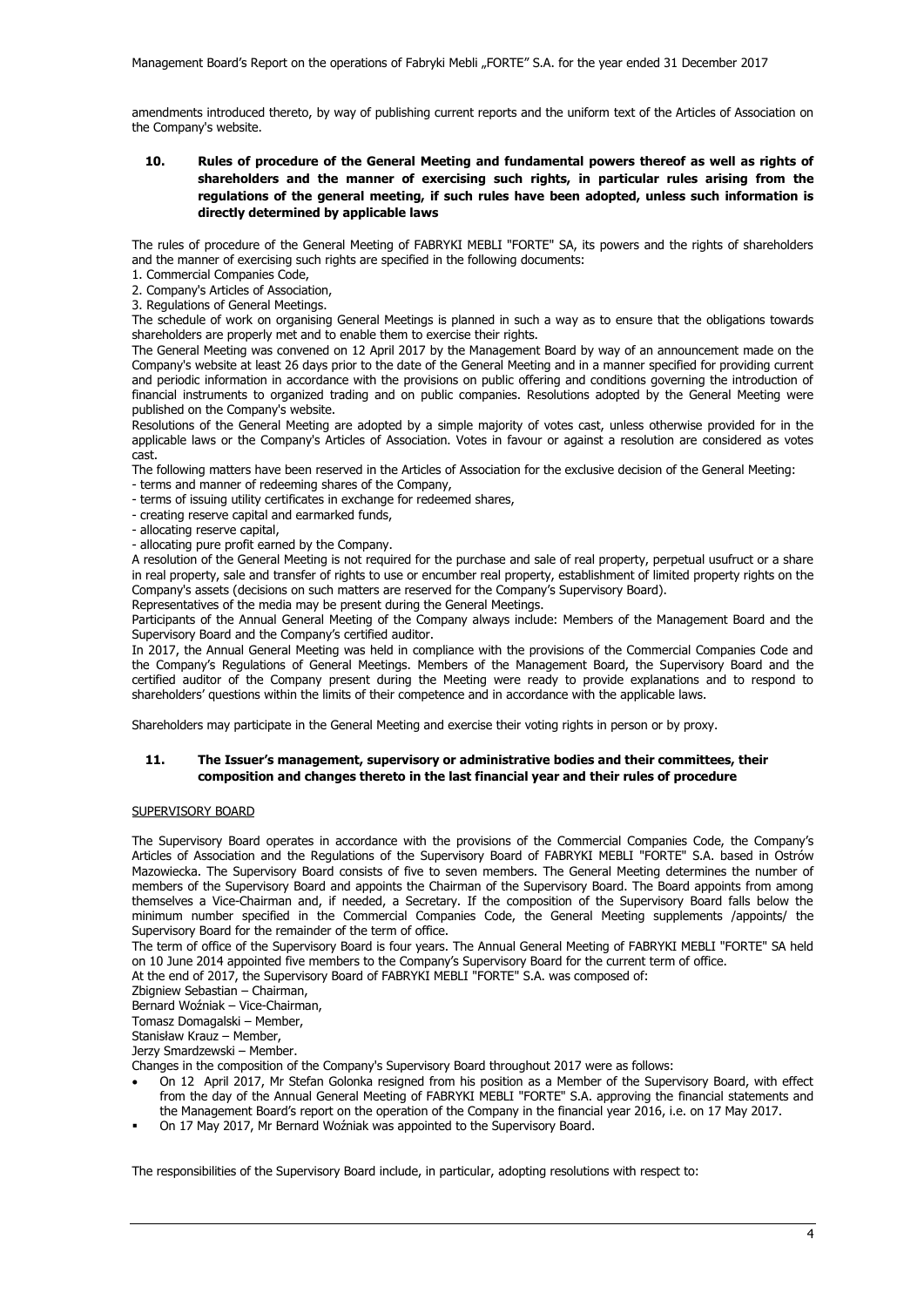- a. purchasing and selling real property, perpetual usufruct or a share in real property, selling and transferring rights to use real property, encumbering real property, or establishing limited property rights on the Company's assets,
- b. taking out loans exceeding the Company's financial plan,
- c. granting sureties to a total amount exceeding the equivalent of EUR 150,000,
- d. taking over the obligations of third parties,
- e. accepting and establishing pledges and other collaterals, except for a pledge and collaterals related to the ordinary business of the Company in a total amount not exceeding the equivalent of EUR 150,000,
- f. concluding, terminating and amending lease agreements and other agreements of this kind, if they are concluded for a period longer than 3 years and when the annual lease rent paid by the Company exceeds the equivalent of EUR 150,000,
- g. leasing the enterprise or part thereof,<br>h. purchasing and selling establishments
- purchasing and selling establishments and branches of the Company,
- i. selling the Company's enterprise or part thereof,
- j. approving employee participation in profits and granting special pension rights, establishing an annual plan for the enterprise /in particular investment and fi
- establishing an annual plan for the enterprise /in particular investment and financial plans/, as well as strategic plans,
- l. granting borrowings outside the ordinary course of trade to a total amount exceeding the equivalent of EUR 50,000.

Meetings of the Supervisory Board are held as needed, however, not less than three times in a financial year.

Members of the Supervisory Board may cast their vote in writing through another Member of the Supervisory Board. The Supervisory Board may also adopt resolutions in writing or using means of direct remote communication. A resolution is valid if all Members of the Board have been notified of the content of the draft resolution.

With regard to Art. 128 of the Act of 11 May 2017 on statutory auditors, auditing firms and supervision of the public market (Journal of Laws Dz.U. 2017. 1089), the Supervisory Board of the Company decided to appoint an Audit Committee from among its members, which includes:

Bernard Woźniak – Chairman of the Audit Committee,

Zbigniew Sebastian – Member,

Jerzy Smardzewski – Member.

The basic tasks of the Audit Committee include monitoring, advising and supporting the Supervisory Board in the performance of its statutory control and supervisory functions, in particular with respect to:

- a. monitoring the financial reporting process of the Company and the Capital Group of FABRYKI MEBLI "FORTE" S.A. (hereinafter: FORTE Capital Group),
- b. monitoring the effectiveness of internal control systems and risk management systems as well as internal audit, including internal reporting,
- c. monitoring the performance of financial audit activities, in particular, the audit carried out by an auditing firm,
- d. controlling and monitoring the independence of the statutory auditor and the auditing firm,
- e. assessing the independence of the auditor and consenting to providing permitted non-audit services to the Company,
- f. developing the policy of selecting an auditing firm to conduct the audit,
- g. developing the policy of providing permitted non-audit services by the auditing firm conducting the audit, by entities related to this firm and by a member of the auditing firm's group;
- h. developing the procedure for selecting an auditing firm,
- i. presenting recommendations regarding the selection of an entity conducting the audit of the financial statements as well as the change thereof, evaluation of its work, in particular in terms of its independence,
- j. submitting recommendations aimed at ensuring the reliability of the financial reporting process in the Company and/or the FORTE Capital Group.

No other committees have been appointed in the Company.

#### MANAGEMENT BOARD

The Management Board operates in accordance with the provisions of the Commercial Companies Code, the Company's Articles of Association and the Regulations of the Management Board of FABRYKI MEBLI "FORTE" S.A. based in Ostrów Mazowiecka. The Management Board consists of one to seven members appointed for a joint term of office. The Management Board of FABRYKI MEBLI "FORTE" S.A. was appointed for a new five-year term, for the years 2014-2019. In the period from 1 January to 31 December 2017, the Management Board was composed of:

Maciej Formanowicz – President of the Management Board,

Gert Coopmann – Member of the Management Board,

Klaus Dieter Dahlem – Member of the Management Board,

Maria Małgorzata Florczuk – Member of the Management Board,

Mariusz Jacek Gazda – Member of the Management Board.

In accordance with the Company's Articles of Association, the Management Board manages the Company's affairs and represents it. The work of the Management Board is managed by the President of the Board. The responsibilities of the Management Board include all matters related to the management of the Company's affairs which are not reserved for other governing bodies of the Company. Resolutions of the Management Board are adopted by a simple majority of votes cast. In the event of an equal number of votes, the President of the Management Board has a casting vote.

The following persons are authorised to make declarations of will and incur obligations on behalf of the Company: President of the Management Board acting alone, two Members of the Management Board acting jointly, one of the Members of the Management Board acting jointly with a proxy.

# **12. Description of diversity policy applied to the Issuer's administrative, management and supervisory**